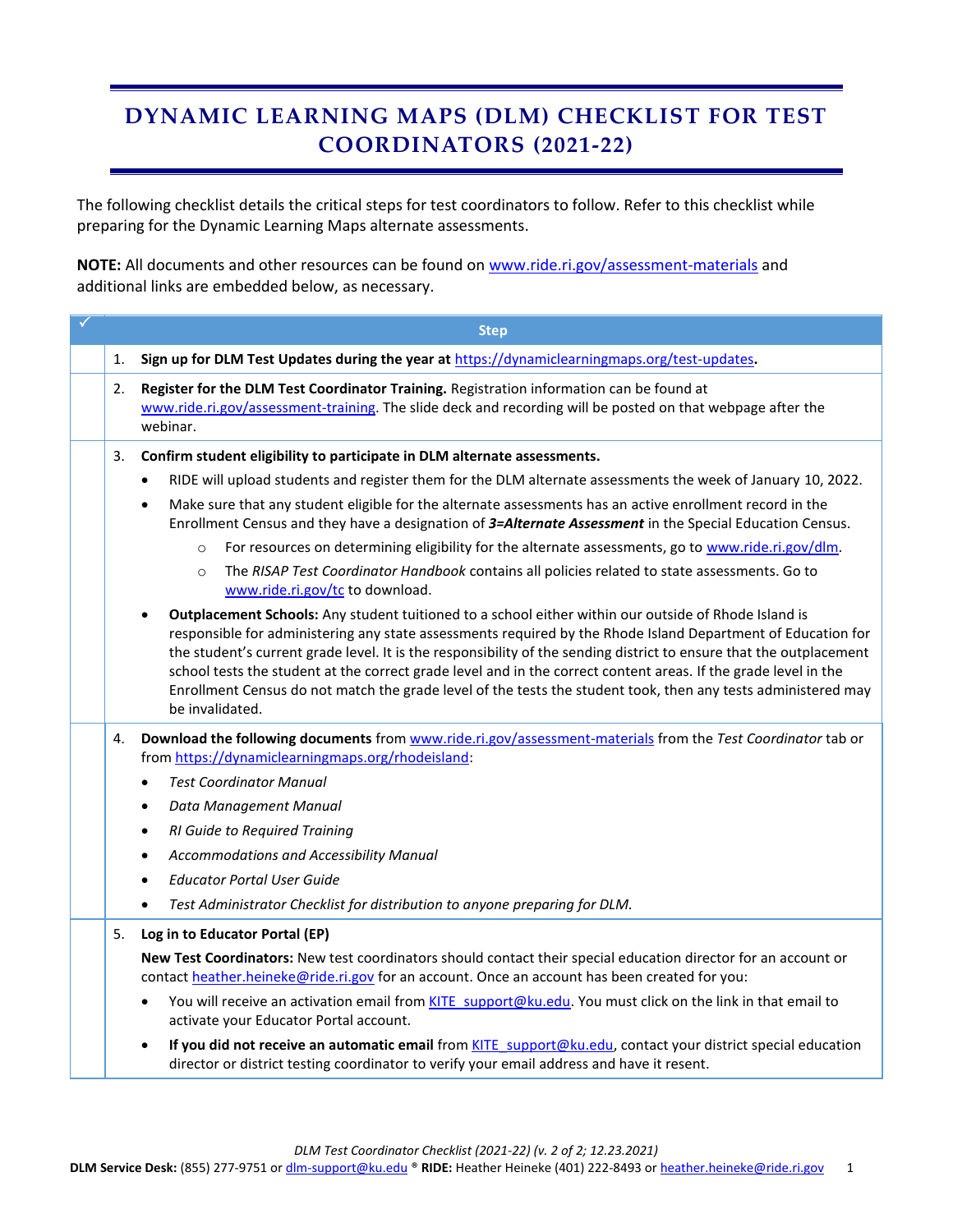|    | <b>Step</b>                                                                                                                                                                                                                                                                                                                                                                                                                    |
|----|--------------------------------------------------------------------------------------------------------------------------------------------------------------------------------------------------------------------------------------------------------------------------------------------------------------------------------------------------------------------------------------------------------------------------------|
|    | Watch: Getting Started in Educator Portal (video: 4:51) at https://dynamiclearningmaps.org/district-staff-<br>$\bullet$                                                                                                                                                                                                                                                                                                        |
|    | video-resources-ye.                                                                                                                                                                                                                                                                                                                                                                                                            |
|    | Returning Test Coordinators: Last year's username will remain the same, but you will need to reset your password<br>by clicking on Forgot Password? on the Educator Portal home page.                                                                                                                                                                                                                                          |
| 6. | Complete the Security Agreement in Educator Portal.                                                                                                                                                                                                                                                                                                                                                                            |
|    | Read: Test Administration Manual, page 32 or Educator Portal User Guide, page 16.                                                                                                                                                                                                                                                                                                                                              |
| 7. | Review and Update Test Administrator Accounts in Educator Portal. It is important that access to Educator Portal<br>is given only educators who need it. Anyone who has an account, even if they have left your district or school, can<br>access Educator Portal and that puts sensitive student information at risk.                                                                                                         |
|    | Teachers cannot begin to prepare for testing or complete their training requirements until they have a test<br>٠<br>administrator account in Educator Portal.                                                                                                                                                                                                                                                                  |
|    | Watch: Adding and Editing Users (2:04 minutes) https://dynamiclearningmaps.org/district-staff-video-<br>$\bullet$<br>resources-ye.                                                                                                                                                                                                                                                                                             |
|    | Read: Manage User Account for All States (page 10) in Educator Portal User Guide for instructions on how to<br>$\bullet$<br>add and update users in Educator Portal.                                                                                                                                                                                                                                                           |
| 8. | Develop a Training Plan for Test Administrators. Test administrator training must be completed at least two weeks<br>prior to the test window opening. Once test administrators have completed their training, they must print a<br>certificate of completion.                                                                                                                                                                 |
|    | Read: Guide to Required Training (RI edition) (www.ride.ri.gov/assessment-manuals)                                                                                                                                                                                                                                                                                                                                             |
|    | All educators must have an account in Educator Portal before they can access the Moodle site to complete<br>$\bullet$<br>their training. Accounts are created in Moodle after an Educator Portal account is created and activated.<br>Moodle accounts can be accessed three hours after the Educator Portal account is created.                                                                                                |
|    | Last year's username and password are still active and can be used to access Educator Portal and Moodle<br>$\bullet$<br>accounts. Forgot your username or password? Click Forgot Password? on the Moodle home page.                                                                                                                                                                                                            |
|    | New Test Administrators must complete all four modules and take the post tests before they will be allowed<br>to administer the DLM tests.                                                                                                                                                                                                                                                                                     |
|    | Returning Test Administrators do not have to complete all four training modules. Only one module is required<br>$\bullet$<br>for any teacher who administered the DLM tests last year and they must complete all four posttests (even<br>though they don't have to view all four modules) before they will be allowed to administer the DLM tests.<br>Educator Portal records determine who is a returning test administrator. |
|    | Districts have two options for training test administrators:                                                                                                                                                                                                                                                                                                                                                                   |
|    | Option 1: Self-Directed Training using the Training Courses (formerly Moodle) training site.                                                                                                                                                                                                                                                                                                                                   |
|    | The Training Courses training site is separate from Educator Portal. When you create a teacher account in<br>Educator Portal, another account is automatically created in the training site and can be accessed three hours<br>after the Educator Portal created and activated.                                                                                                                                                |
|    | Access the training modules here: https://training.dynamiclearningmaps.org/login/index.php<br>٠                                                                                                                                                                                                                                                                                                                                |
|    | Forgot your username or password? Use the Forgotten your username or password? link on the Training<br>٠<br>Courses home page to reset your password.                                                                                                                                                                                                                                                                          |
|    | Option 2: Facilitated in-person training led by district administrators.                                                                                                                                                                                                                                                                                                                                                       |
|    | In the past, the most popular option since it ensures all teachers are properly trained and all questions are<br>answered.                                                                                                                                                                                                                                                                                                     |
|    | The facilitated training presentations, transcripts, activities, and videos can be accessed from the Training<br>$\bullet$<br>Courses site only by district administrators.                                                                                                                                                                                                                                                    |
| 9. | Run the Training Status Extract in Educator Portal to ensure that all test administrators have completed the<br>necessary training requirements.                                                                                                                                                                                                                                                                               |

*DLM Test Coordinator Checklist (2021-22) (v. 2 of 2; 12.23.2021)*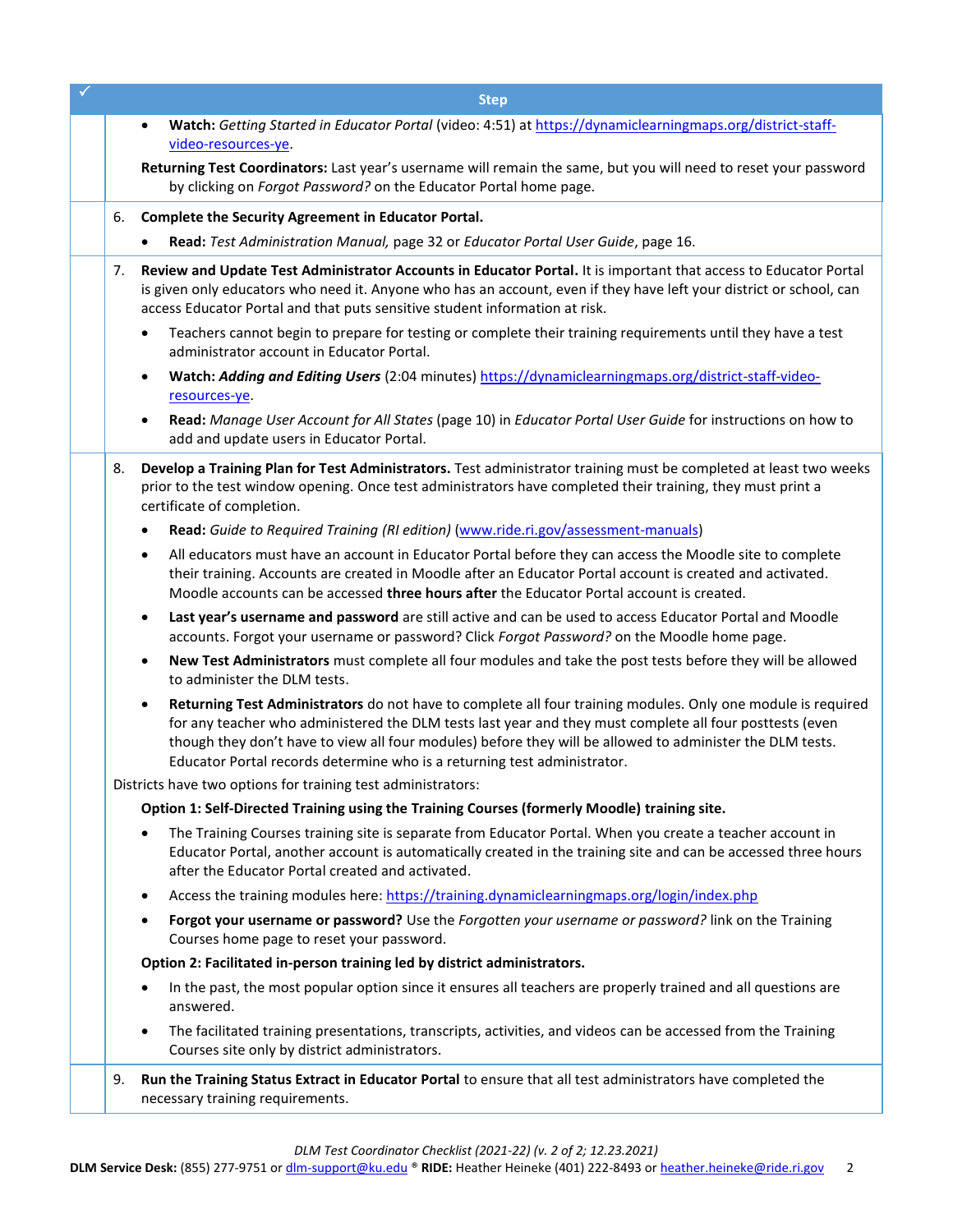| <b>Step</b>                                                                                                                                                                                                                                                                                     |
|-------------------------------------------------------------------------------------------------------------------------------------------------------------------------------------------------------------------------------------------------------------------------------------------------|
| Read: Understanding the Training Status Extract in the Educator Portal User Guide, page 108.<br>$\bullet$                                                                                                                                                                                       |
| 10. Create student rosters in Educator Portal.                                                                                                                                                                                                                                                  |
| The week of January 10, 2021: RIDE will register students to the DLM Educator Portal; rosters can be created<br>after this date.                                                                                                                                                                |
| Rosters must be created for each content area:<br>٠                                                                                                                                                                                                                                             |
| English Language Arts (grades 3, 4, 5, 6, 7, 8, and 11)<br>$\circ$                                                                                                                                                                                                                              |
| Mathematics, (grades 3, 4, 5, 6, 7, 8, and 11)<br>$\circ$                                                                                                                                                                                                                                       |
| Science (ONLY for grades 5, 8, and 11).<br>$\circ$                                                                                                                                                                                                                                              |
| Teachers cannot see students or complete the First Contact Survey until rosters are created and they have<br>٠<br>completed all of their required training.                                                                                                                                     |
| Step-by-step instructions for creating rosters can be found here:                                                                                                                                                                                                                               |
| Create a file for multiple teachers and schools, see Manage Roster Data in the Data Management<br>$\circ$<br>Manual (page 123).                                                                                                                                                                 |
| Create a roster manually, see Create a Roster Manually in the Data Management Manual (page 134).<br>$\circ$                                                                                                                                                                                     |
| 11. Ensure technology personnel installed KITE Student Portal on assessment devices. The Student Portal is what<br>teachers will use to administer DLM. It's where the actual test will be available for teachers to administer.                                                                |
| The Technology Specifications Manual contains instructions for installing the KITE Student Portal on testing<br>٠<br>devices and can be found on www.ride.ri.gov/assessment-manuals and click on either the Test Coordinator or<br>Technology Coordinator tab.                                  |
| Download information can also be found at: https://dynamiclearningmaps.org/kite<br>٠                                                                                                                                                                                                            |
| If Kite Student Portal is not installed on the computer or laptops used for testing, contact your district<br>$\bullet$<br>assessment coordinator or technology coordinator.                                                                                                                    |
| 12. Ensure accommodations and test supports are updated in the student's IEP                                                                                                                                                                                                                    |
| Accommodations must be included in each student's IEP. If the accommodations need to be adjusted or added,<br>they must be amended in the IEP before the student can begin testing by either convening a full IEP Team<br>meeting or by following an amendment process set by the district.     |
| 13. Run the PNP report in Educator Portal to ensure that each student's Personal Needs and Preferences Profile<br>(PNP) is updated (Educator Portal User Guide, Accessing All Extracts for All States (page 96) and Understanding the<br>PNP Settings Counts Extract for All States, page 105). |
| Test administrators cannot begin testing until the PNP is completed for each student.                                                                                                                                                                                                           |
| Step-by-step instructions for completing the PNP can be found in the Educator Portal User Guide, page 28,<br>Complete the PNP Profile.                                                                                                                                                          |
| 14. Run the First Contact Survey report to ensure that it is updated for each student. Students will not be assigned<br>testlets unless the First Contact Survey has been submitted.                                                                                                            |
| March 21, 2022: All First Contact Surveys and Personal Needs and Preferences must be completed.<br>٠                                                                                                                                                                                            |
| Read: Information on how to run and understand the First Contact Survey data extract can be found in the<br>٠<br>Educator Portal User Guide (page 104).                                                                                                                                         |
| Read: Step-by-step instructions for completing the First Contact Survey can be found in the Educator Portal<br>٠<br>User Guide (page 39).                                                                                                                                                       |
| 15. Schedule locations and times for assessment sessions.                                                                                                                                                                                                                                       |
| Test window: April 5 - May 21, 2021. All assessments must be completed by the end of the school day on May<br>21, 2021.                                                                                                                                                                         |
| 16. Monitor test completion progress.                                                                                                                                                                                                                                                           |
|                                                                                                                                                                                                                                                                                                 |